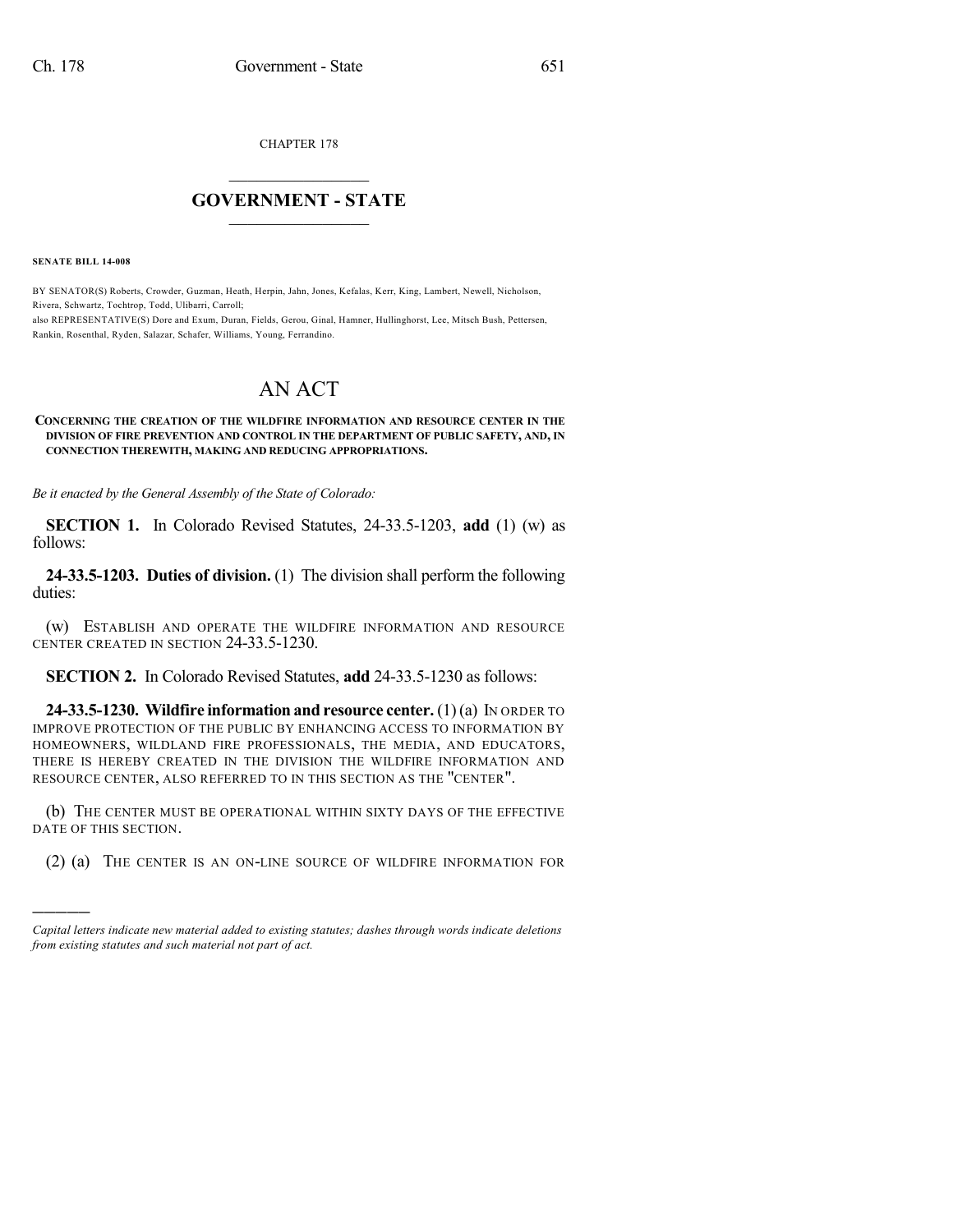HOMEOWNERS, WILDLAND FIRE PROFESSIONALS, THE MEDIA, AND EDUCATORS.

(b) THE CENTER'S WEB SITE MUST INCLUDE INFORMATION, OR HYPERLINKS TO INFORMATION, REGARDING:

(I) CURRENT WILDFIRES IN COLORADO;

(II) HOW TO PREVENT AND PREPARE FOR A WILDFIRE;

(III) STATEWIDE FIRE DANGER AND CURRENT BURNING RESTRICTIONS;

(IV) CURRENT PRESCRIBED BURN ACTIVITY, WITH CONTACT INFORMATION FOR THE RESPONSIBLE AGENCY;

(V) WILDLAND AND PRESCRIBED FIRE TRAINING;

(VI) SOURCES OF FUNDING FOR WILDFIRE MITIGATION ACTIVITIES; AND

(VII) OTHER INFORMATION THAT THE DIRECTOR DEEMS PERTINENT, SUCH AS RESULTS OF LOCAL, STATE, OR NATIONAL RESEARCH RELATED TO WILDFIRE.

(3) THE DIRECTOR MAY FULFILL ANY OF THE DUTIES CONTAINED IN SUBSECTION (2)OF THIS SECTION THROUGH THE USE OF PUBLIC-PRIVATE PARTNERSHIPS WITH ONE OR MORE PRIVATE OR PUBLIC ENTITIES.

(4) (a) THE DIVISION IS AUTHORIZED TO SEEK AND ACCEPT GIFTS, GRANTS, DONATIONS, OR REIMBURSEMENTS FROM PRIVATE OR PUBLIC SOURCES FOR THE PURPOSES OF THIS SECTION.

(b) THE GENERAL ASSEMBLY FINDS THAT THE IMPLEMENTATION OF THIS SECTION DOES NOT RELY ENTIRELY OR IN ANY PART ON THE RECEIPT OF ADEQUATE FUNDING THROUGH GIFTS,GRANTS,OR DONATIONS.THEREFORE,THE DIVISION IS NOT SUBJECT TO THE NOTICE REQUIREMENTS SPECIFIED IN SECTION 24-75-1303 (3).

**SECTION 3. Appropriation - adjustments to 2014 long bill.** (1) For the implementation of this act, the general fund appropriation made in the annual general appropriation act to the controlled maintenance trust fund created in section 24-75-302.5 (2) (a), Colorado Revised Statutes, for the fiscal year beginning July 1, 2014, is decreased by \$27,175.

(2) In addition to anyother appropriation, there is herebyappropriated, out of any moneys in the general fund, not otherwise appropriated, to the department of public safety, for the fiscal year beginning July 1,  $2014$ , the sum of \$27,175 and 0.5 FTE, or so much thereof as may be necessary, to be allocated to the division of fire prevention and control for the implementation of this act as follows:

- (a) \$21,997 and 0.5 FTE for personal services;
- (b) \$475 for operating expenses; and
- (c) \$4,703 for capital outlay.